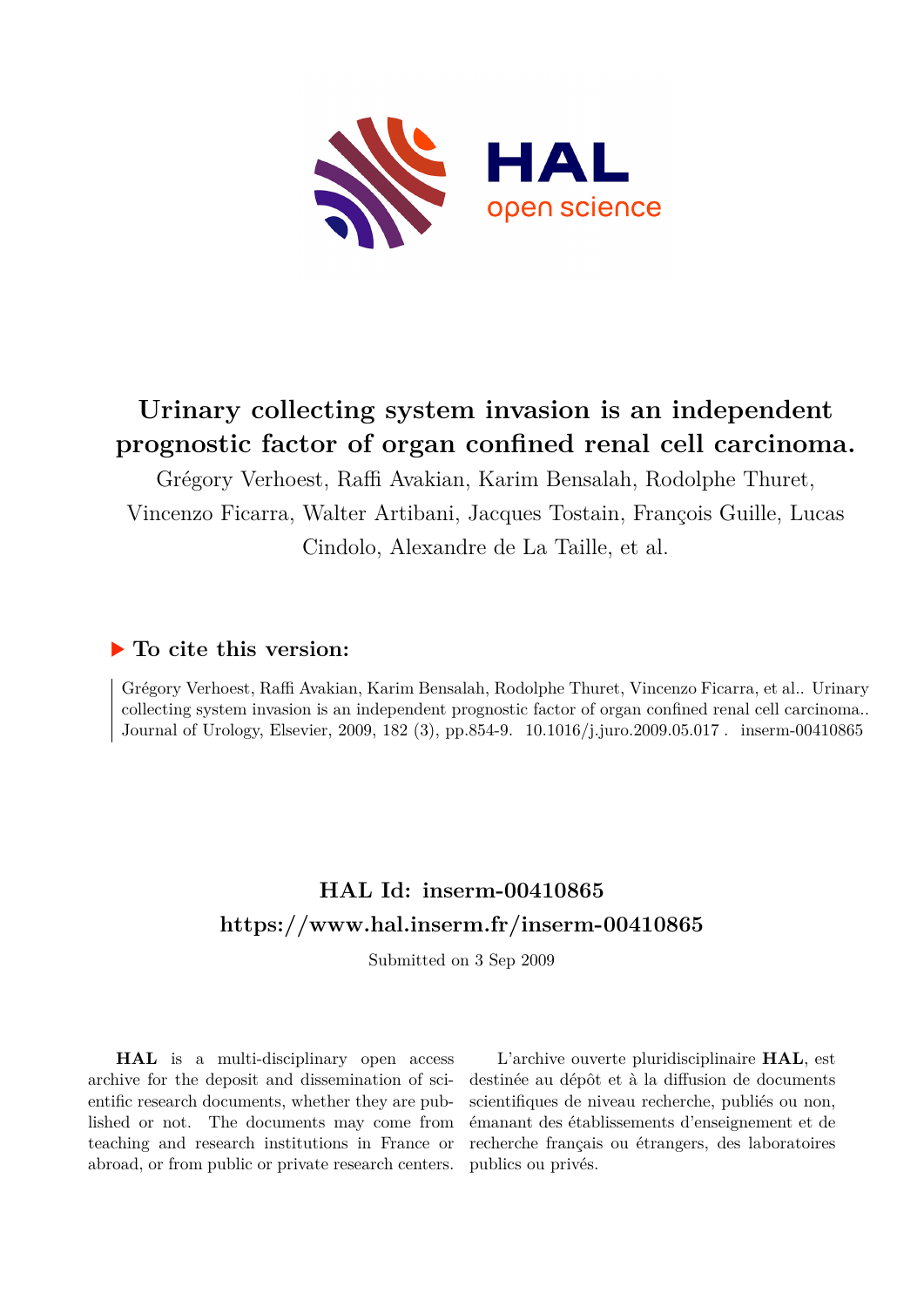# **Urinary Collecting System Invasion is an Independent Prognostic Factor in Organ Confined Renal Cell Carcinomas.**

Grégory VERHOEST<sup>1</sup>, Raffi AVAKIAN<sup>1</sup>, Karim BENSALAH<sup>1</sup>, Rodolphe THURET<sup>2</sup>,

Vincenzo FICARRA<sup>3</sup>, Walter ARTIBANI<sup>3</sup>, Jacques TOSTAIN<sup>4</sup>, François GUILLE<sup>1</sup>, Lucas

 $CINDOLO<sup>5</sup>$ , Alexandre DE LA TAILLE<sup>6</sup>, Claude-Clément ABBOU<sup>6</sup>, Laurent SALOMON<sup>6</sup>,

Nathalie RIOUX-LECLERCQ<sup>1</sup>, Jean-Jacques PATARD<sup>1</sup>

<sup>1</sup> Rennes University Hospital, France

² Montpellier University Hospital, France

<sup>3</sup> Padova University Hospital, Italy

4 Saint Etienne University, France

5 G. Rummo Hospital, Benevento, Italy.

6 Henri Mondor University Hospital,, Créteil, France

Corresponding author:

Grégory VERHOEST, MD Department of Urology Rennes University Hospital 35033 RENNES CEDEX, FRANCE gregory.verhoest@wanadoo.fr

Key words: kidney cancer, collecting system, tumor invasion, pathology, nephrectomy

Word count: 2484 words Abstract: 236 words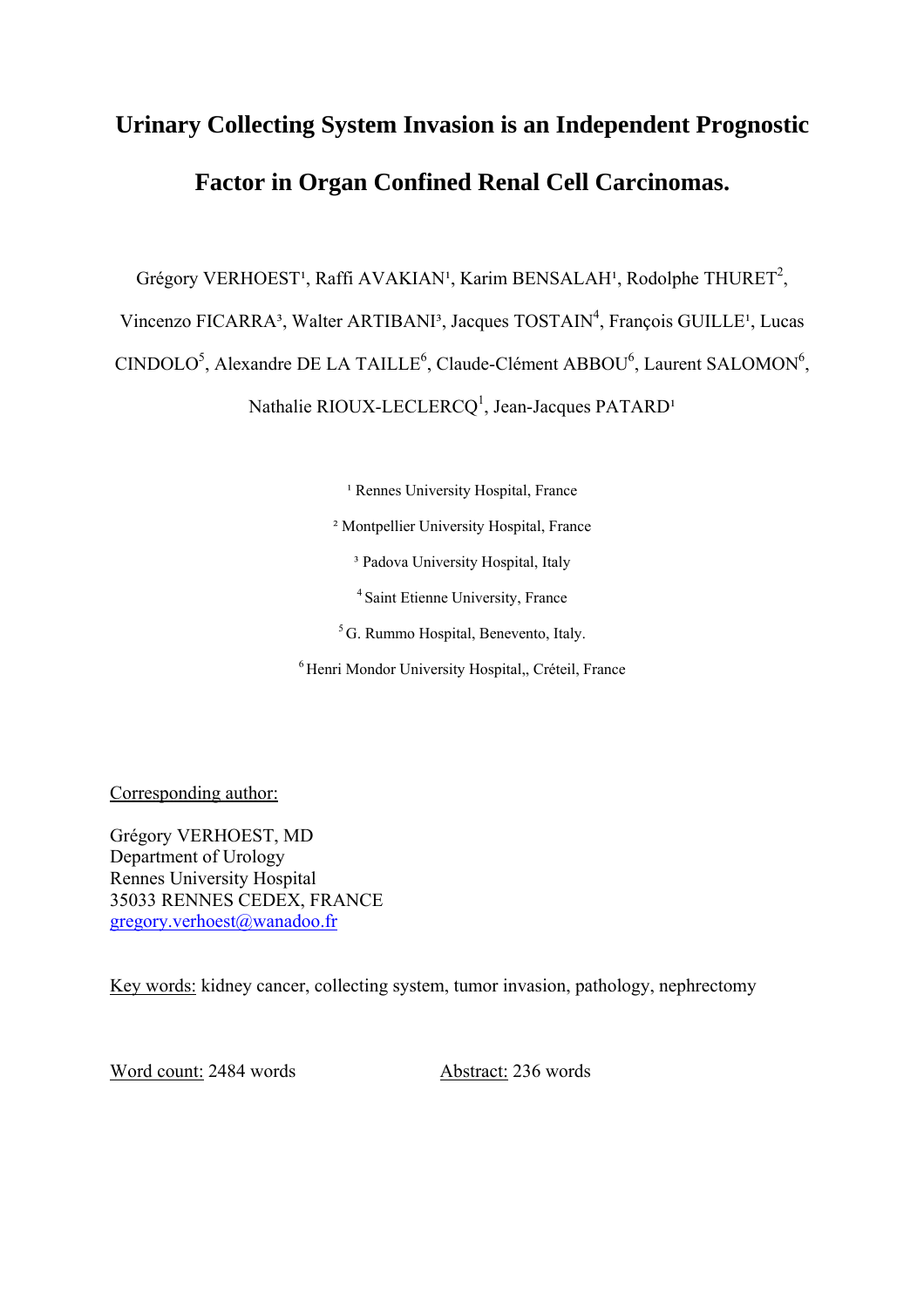#### **Abstract:**

**Objective**: To evaluate urinary collecting system invasion (UCSI) as a prognostic parameter in renal cell carcinoma.

**Material and methods**: 1124 patients who underwent a nephrectomy for a renal tumor at 5 European centres were included in this retrospective study. The following variables were analysed: UCSI, age, sex, TNM stage, Fuhrman grade, histologic subtype, ECOG performance status (PS) and cancer specific survival.

**Results** : There were 771 males (68.6%) and 353 females (31.4%). Median age was 61 years [14-88]. Median tumor size was 6 cm [1-24]. Tumors were organ confined and Furhman grade was recorded as I-II in 67.1% and 62.3% of the cases, respectively. Symptoms were present at diagnosis and ECOG-PS was  $\geq$ 1 in 50.3% and 16.1% of the cases, respectively. At the end of follow-up 246 patients (21.9%) died from cancer. In 132 cases (11.7%), UCSI was noted. UCSI was associated with symptoms, TNM stage, Fuhrman grade, tumor size  $(p<0.001)$ , ECOG-PS (p: 0.003), but not with histologic subtype (p: 0.7). In univariate analysis: TNM stage, Fuhrman grade, symptoms, ECOG-PS, tumor size, and UCSI (p: 0.0001) were significant predictors for cancer specific survival. UCSI was found to be an independent prognostic parameter only in the setting of pT1-T2 tumors. When urinary collecting system was invaded, 5 and 10 years probabilities of survival were 43% and 41% respectively.

**Conclusion**: UCSI appears as an independent prognostic parameter in organ confined RCCs. Our data support the need to integrate this parameter in further TNM revisions.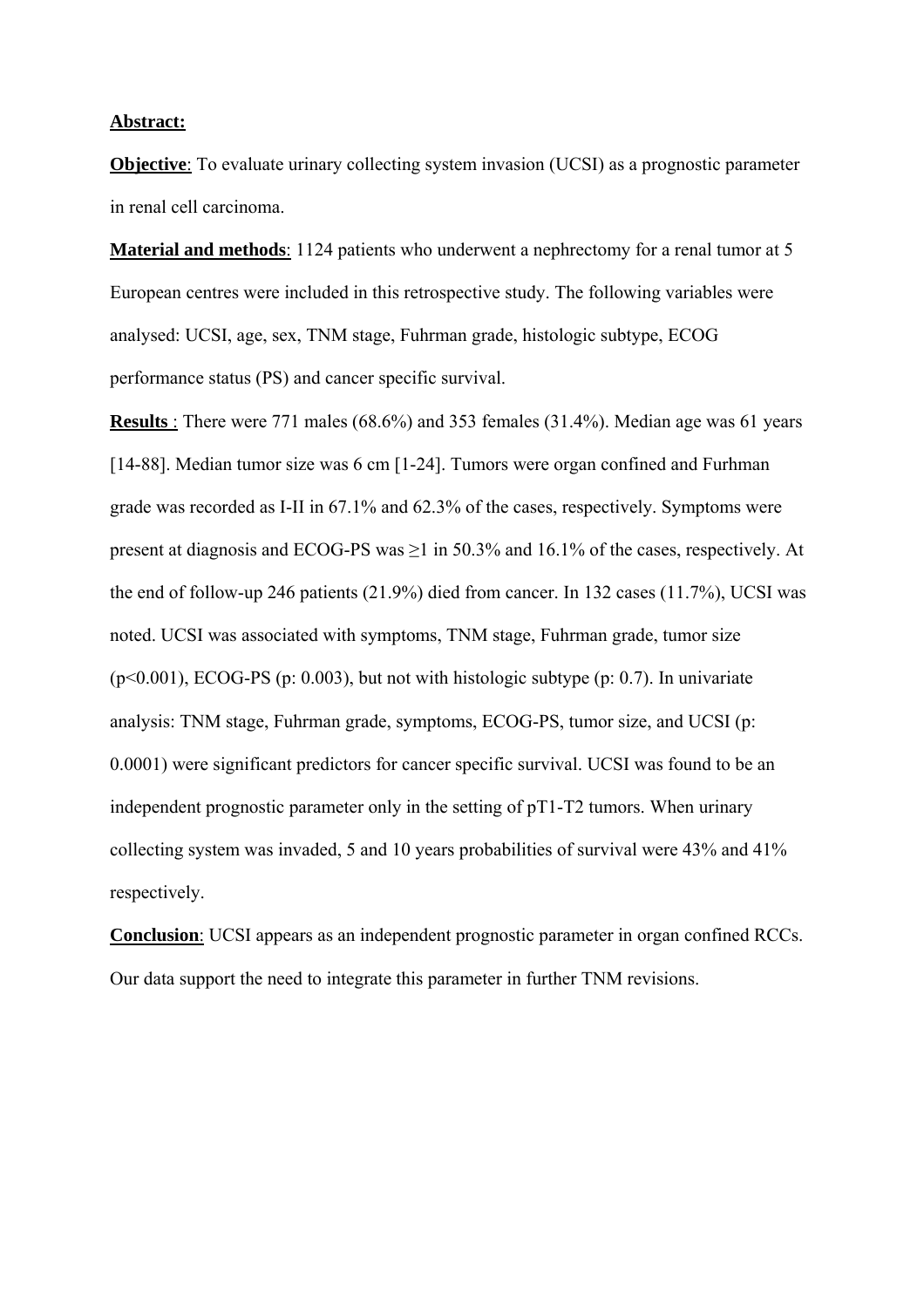#### **Introduction:**

Renal cell carcinoma (RCC) represents 2-3% of all solid neoplasms and is the third most common genito-urinary tumor. Clear cell histological subtype accounts for 85% of the RCC cases<sup>1</sup> while the annual incidence of renal tumors is increasing in by around  $3\%$  (1.5-5%). This may be due in part to the widespread use of imaging techniques such as ultrasound (US) and computerized tomography  $(CT)^2$  which allows the early detection of an increasing number of small renal masses.

 The value of an accurate cancer staging system is crucial, not only for defining specific prognostic tools that will identify groups with greater risk of recurrence but also for providing cost-effective post-therapeutic surveillance protocols. TNM staging system remains the most useful determinant in disease classification reflecting the propensity of these tumors to extend locally (T), involve regional lymph nodes (N) and initiate metastatic growth  $(M)^3$ . Although invasion of Gerota's fascia, perirenal fat, adrenal gland, renal vein, inferior vena cava, and adjacent retroperitoneal structures have been extensively studied and discussed as prognostic variables, the prognostic value of the urinary collecting system invasion (UCSI) has not focused great interest in the recent RCC prognostication literature<sup>4</sup>. Invasion of the urinary collecting system, mentioned in the 1978 edition of the TNM classification, is no longer considered as a criterion for staging  $RCC<sup>5</sup>$ . However, some recent studies suggested that UCSI could be potentially interesting as a prognostic variable in low stage tumors <sup>6</sup>.

The aim of this large multicenter retrospective study was to assess the relationship between UCSI and usual prognostic variables in RCC and to evaluate to what extent UCSI should be considered as a major prognostic variable in RCC leading to further change of the TNM classification.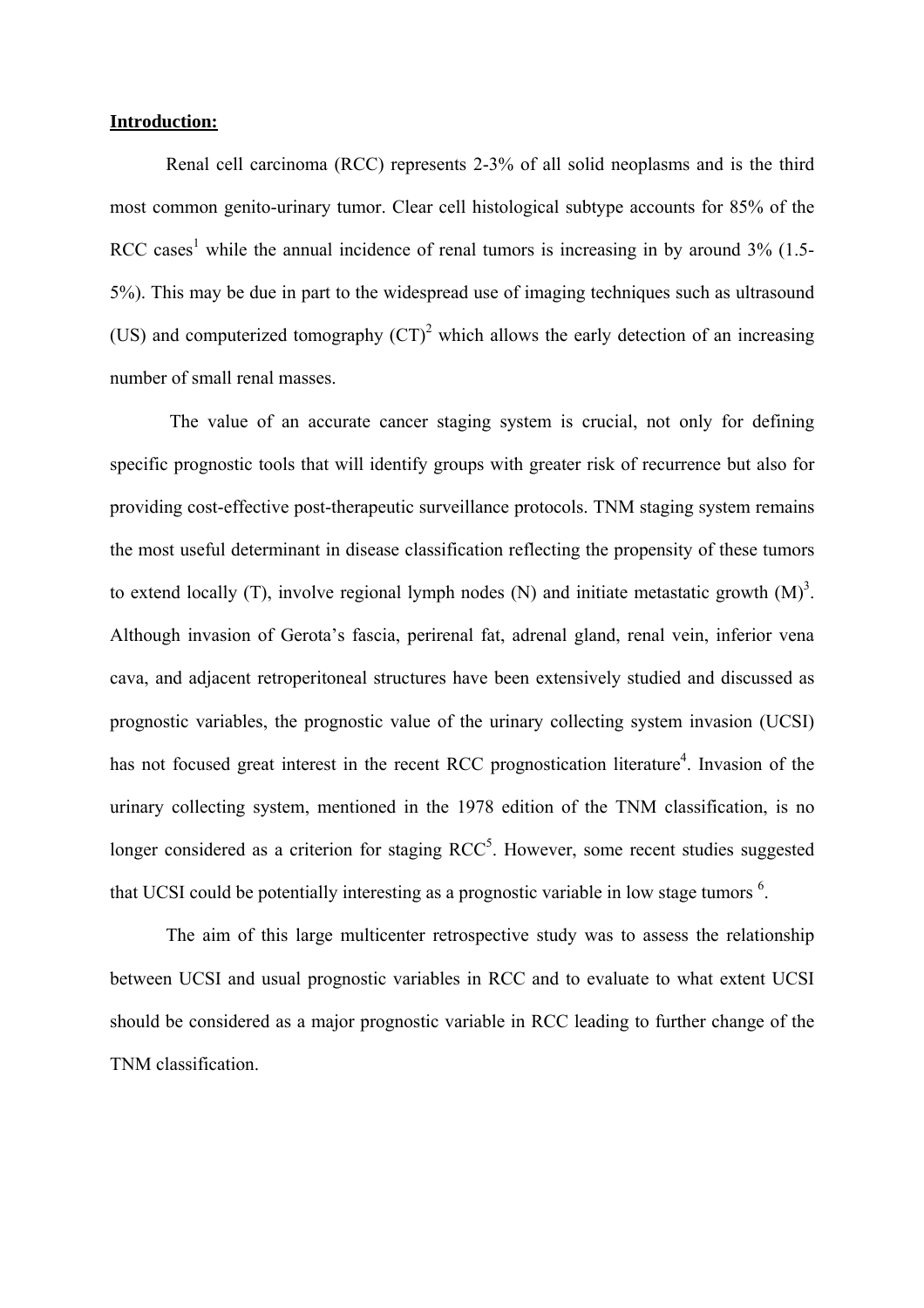#### **Material and Methods**

# *Data retrieval*

This retrospective study included 1124 patients who underwent either radical nephrectomy or nephron sparing surgery for a renal tumor between 1997 and 2004. Data were extracted from RCC databases of 5 European academic centres: Rennes, Créteil, Saint-Etienne (France), Padua and Benevento (Italy). The study was approved by the IRB at each institution. Only tumors with malignant histology at final pathology were retained for analysis. Patients with metastatic disease were treated by radical nephrectomy followed by interferon, interleukin 2 based immunotherapy according to the standards of care at that time. Post-operative follow-up was established according to protocols at each institution.

## *Clinical and histological variables.*

Involvement of the urinary collecting system (UCS) was defined as evidence of invasion of the calices, infundibulum, pelvis or ureter; excluding simple compression or displacement by the primary renal mass. Tumor stage and grade were determined according to the 2002 TNM classification<sup>5</sup>, and Fuhrman grading system respectively<sup>7</sup>. Histologic subtypes were stratified according to the World Health Organization classification <sup>8</sup>. All the following variables were recorded and analysed: age, gender, presence of symptoms at diagnosis, Eastern Cooperative Oncology Group (ECOG) Performance Status (PS), tumor size, TNM stage, Fuhrman grade, UCSI, histologic subtype, and survival data. At last follow up, patients were considered as living (with or without disease) or deceased (from renal cancer or from any other cause).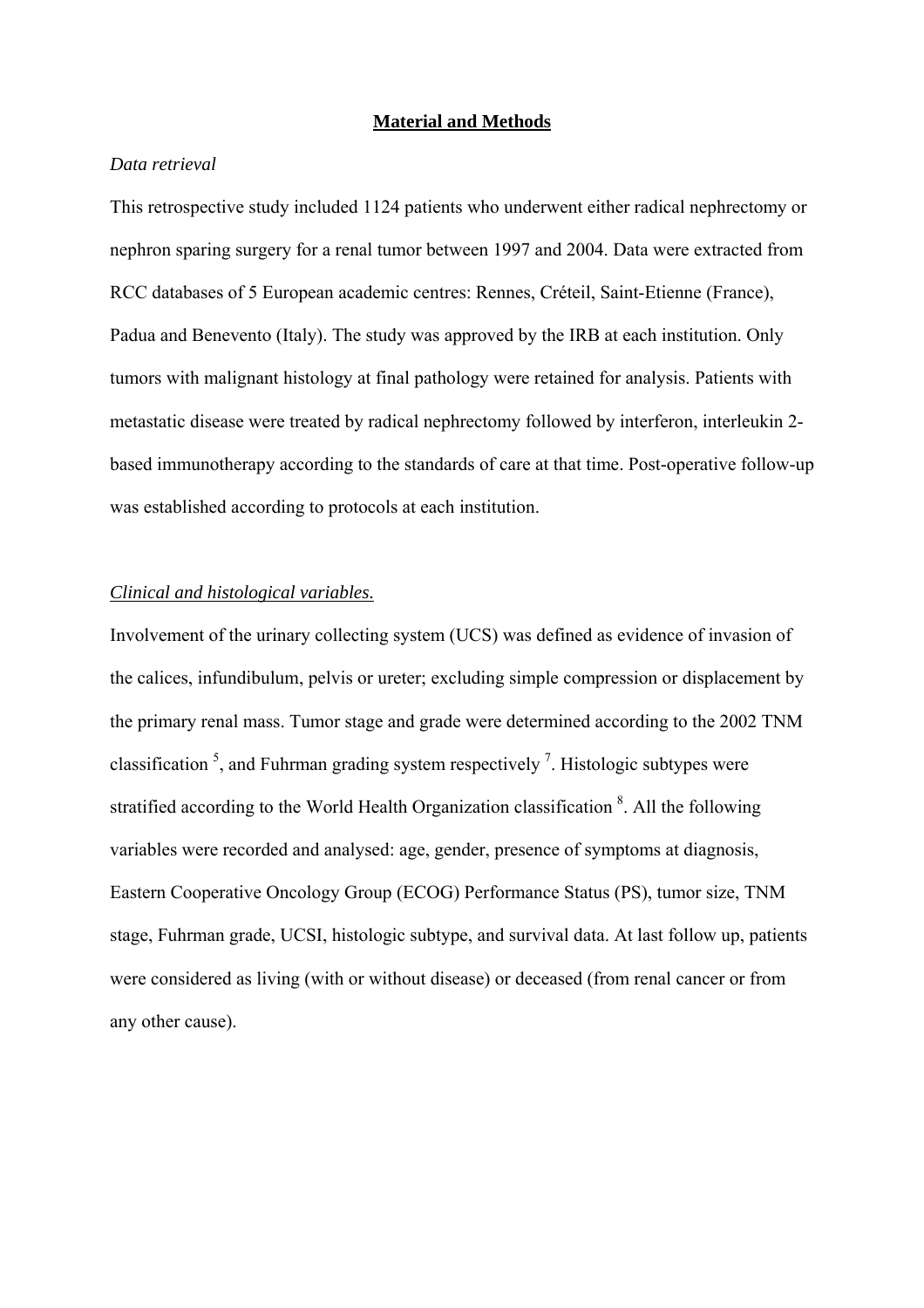# *Statistical analysis:*

For statistical analysis, patients were classified as ECOG 0 versus 1 or higher. Qualitative and quantitative variables were compared by using Chi-square (Fischer exact test) and Student t tests, respectively. All analyses were conducted with the statistical Package for the Social Sciences version 13.1 (SPSS Inc, Chicago, IL, USA), and *p* value significance was fixed at 0.05. Univariate and multivariate analyses were performed by using the Kaplan-Meier and the Cox methods respectively.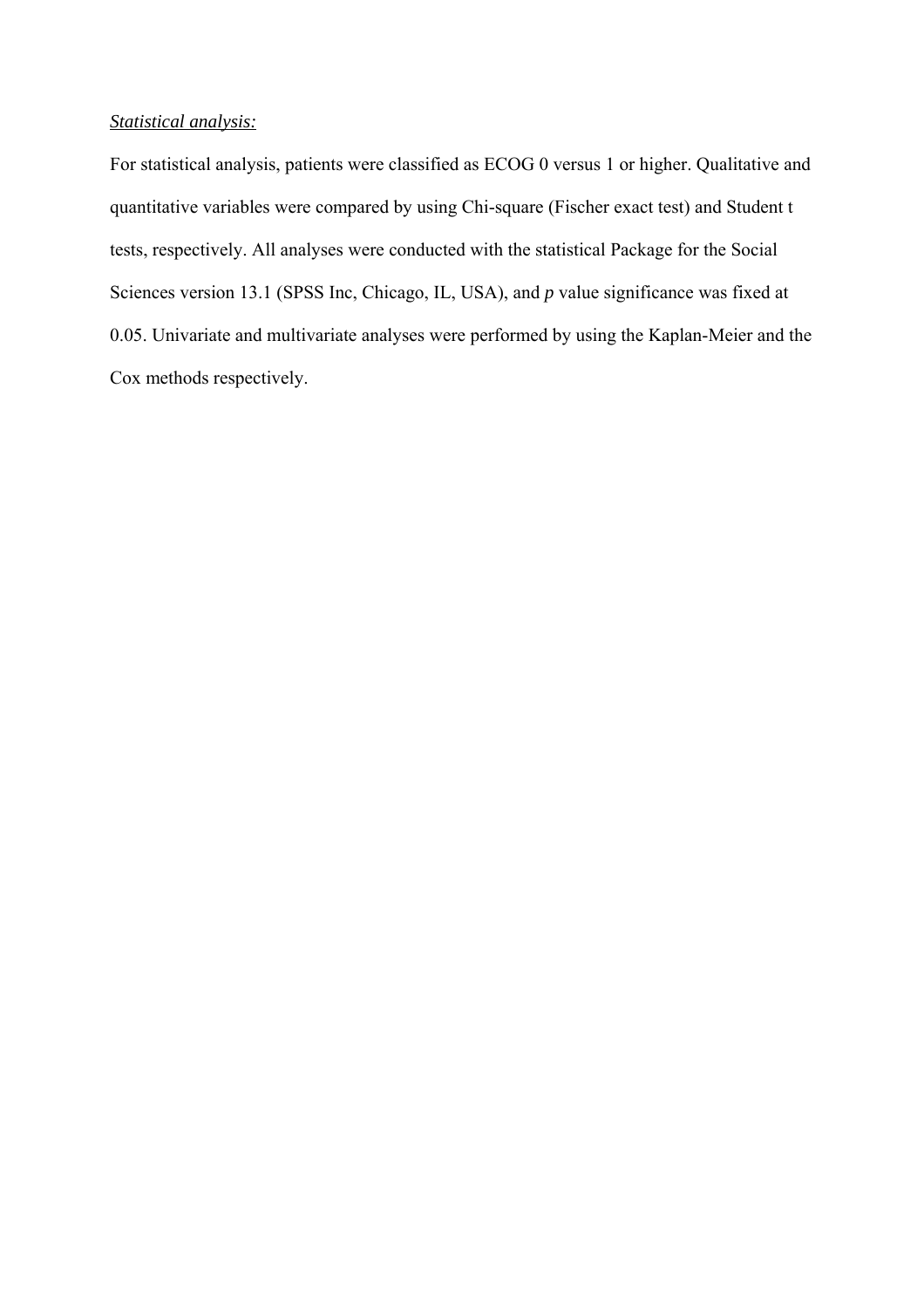#### **Results**

#### *Patients and tumor characteristics*

This study included 1124 patients; out of them 771 were males (68.6%) and 353 were females (31.4%). Median age was 61 years [14-88]. Symptoms were present at diagnosis in 50.3% of the cases. Median tumor size was 6 cm [1-24]. Tumors were organ confined and recorded as Fuhrman grade 1 or 2 in 67.2% and 62.3% of the cases respectively. Surgical procedure was a radical nephrectomy in 896 cases (79.7%). The most common histopathological diagnosis was clear cell carcinoma in 875 cases (84%). Mean follow-up was 63 months. At the end of the follow-up, 246 patients (21.9%) died from cancer. Patient and tumor characteristics are summarized in Table 1. One hundred and thirty two patients (11.7%) had pathological evidence of UCSI.

## *Relationship between UCSI and clinico-pathological features*

UCSI was clearly associated with aggressive clinico-pathological features. For example, when symptoms were present at diagnosis, UCSI was observed in 17.6% of the cases vs only 4.6% in incidental tumors. Similarly, when ECOC PS was recorded as 1 or more, 17.4% of the tumors invaded UCS vs 9.5% in case of ECOG 0. Locally advanced (T Stage  $\geq$ 3) and high grade tumors (Fuhrman grade ≥3) were associated with more frequent UCSI (26.2% and 23.1 %) compared to organ confined and low grade tumors (4.6% in both cases, *p* <0.001). In case of nodal invasion or distant metastases, UCSI was also more frequently noted (34.3% and 22.3%, *p* <0.001). However, histological subtype had no impact on UCSI. All results regarding relationship between UCSI and clinico-pathological features are summarized in table 2.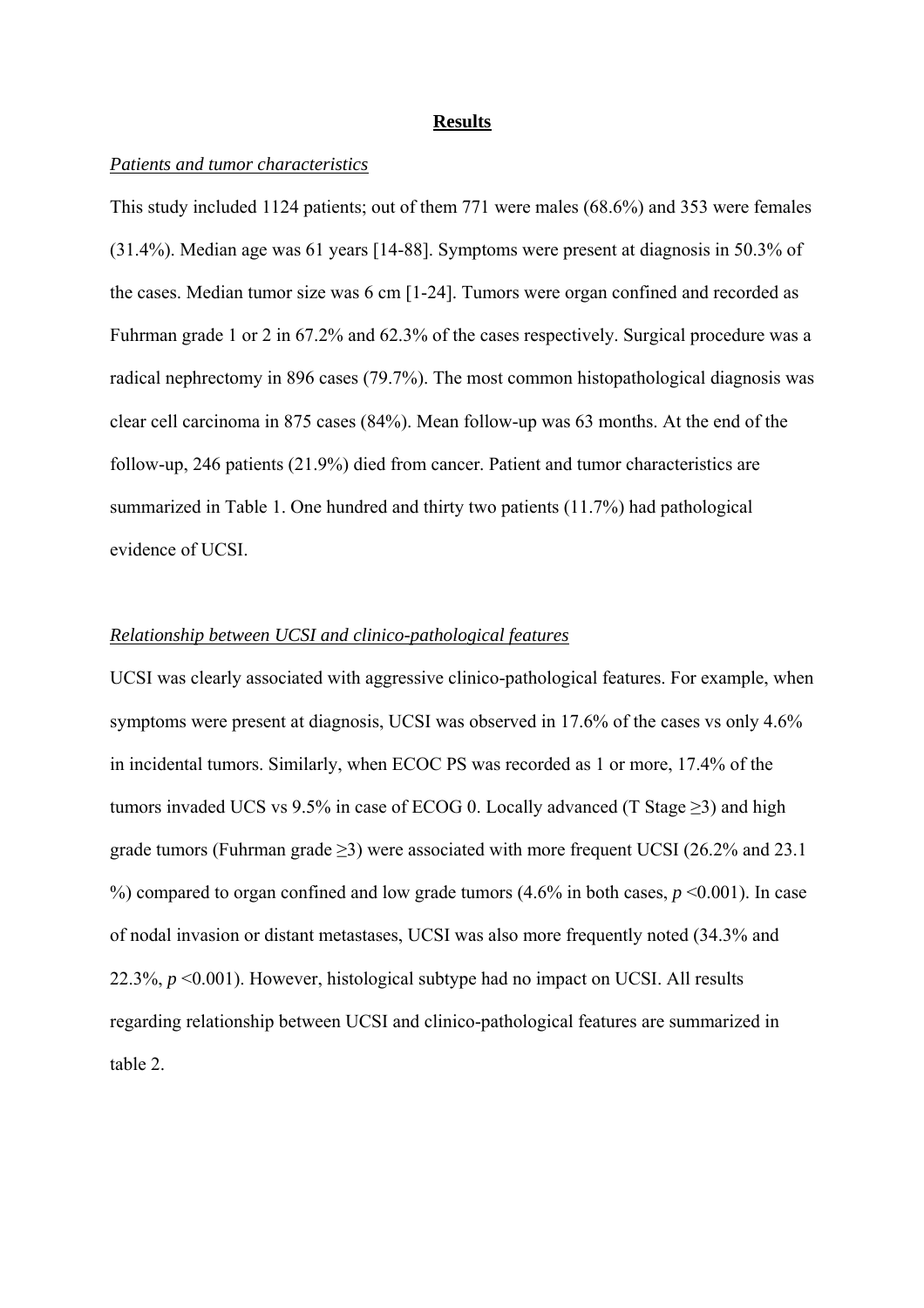#### *Survival analysis*

Evaluation of survival outcome of patients without UCSI revealed that cancer specific survival at 5 and 10 years was 80% and 74% respectively, while patients with UCSI had 43% and 41% cancer specific survival rates at 5 and 10 years respectively (Figure 1). Median survival time was not reached for patients without UCSI, whereas it was 60 months when the collecting system was invaded ( $p = 0.0001$ ). Sub stratifying T stage with or without UCSI revealed a significant survival difference either for patients with  $pT1-T2$  tumors ( $p = 0.0001$ ), or for those with pT3-T4 tumors ( $p = 0.04$ ) (Figure 2). When comparing pT2 tumors with UCSI to pT3 tumors there was no survival difference  $(p = 0.95)$ .

In univariate analysis, TNM stage, Fuhrman grade, symptoms at diagnosis, ECOG-PS, median tumor size and UCSI ( $p \le 0.001$ ) appeared as significant prognostic variables for cancer specific survival (Table 3).

In multivariate analysis, TNM stage, median tumor size  $(p \le 0.001)$ , ECOG-PS  $(p = 0.002)$ and Fuhrman grade  $(p = 0.02)$  were independent prognostic factors. Interestingly, UCSI was not retained as an independent prognostic factor for the entire population (Table 3). However, when searching separately for independent prognostic factors in pT1-T2 and pT3-T4 tumors, it appeared that UCSI was an independent prognostic variable in pT1-T2 tumors while it was not in pT3-T4 tumors (tables 4 and 5). When both ECOG performance status and symptoms at diagnosis were included within the organ confined Cox model, only ECOG was retained as an independent prognostic parameter. When symptoms at diagnosis were included within the model but not ECOG performance status; both UCSI ( $p = 0.02$ ) and symptoms at presentation  $(p = 0.002)$  were retained as independent prognostic parameters. Consistently with the current 2002 TNM classification, perinephritic fat invasion ( $p \le 0.001$ ) and renal vein invasion ( $p =$ 0.01) were retained as independent prognostic factors in the setting of pT3-T4 tumors. Median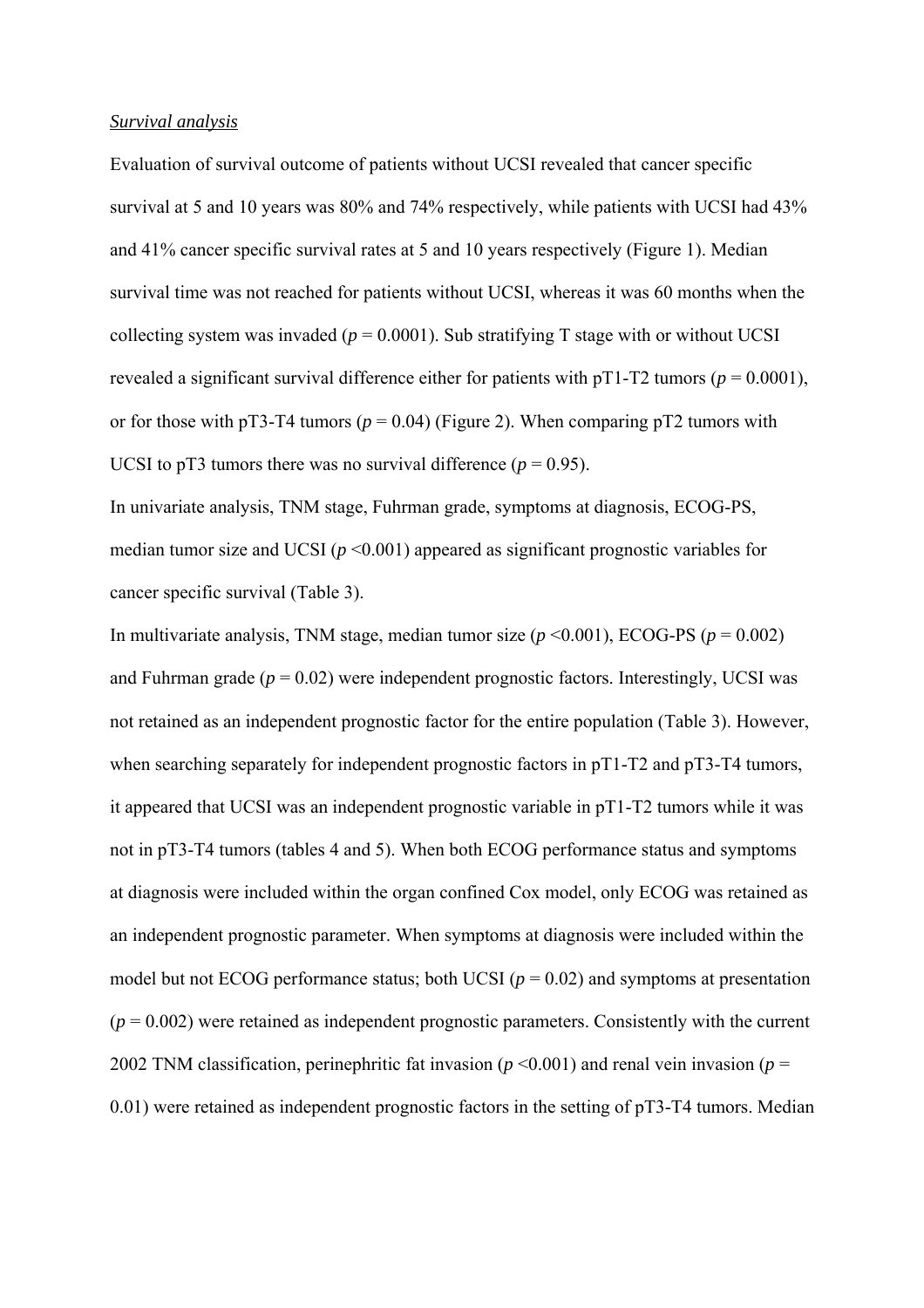tumor size was also found to be an additional independent prognostic parameter in pT3-T4 tumors (Table 6).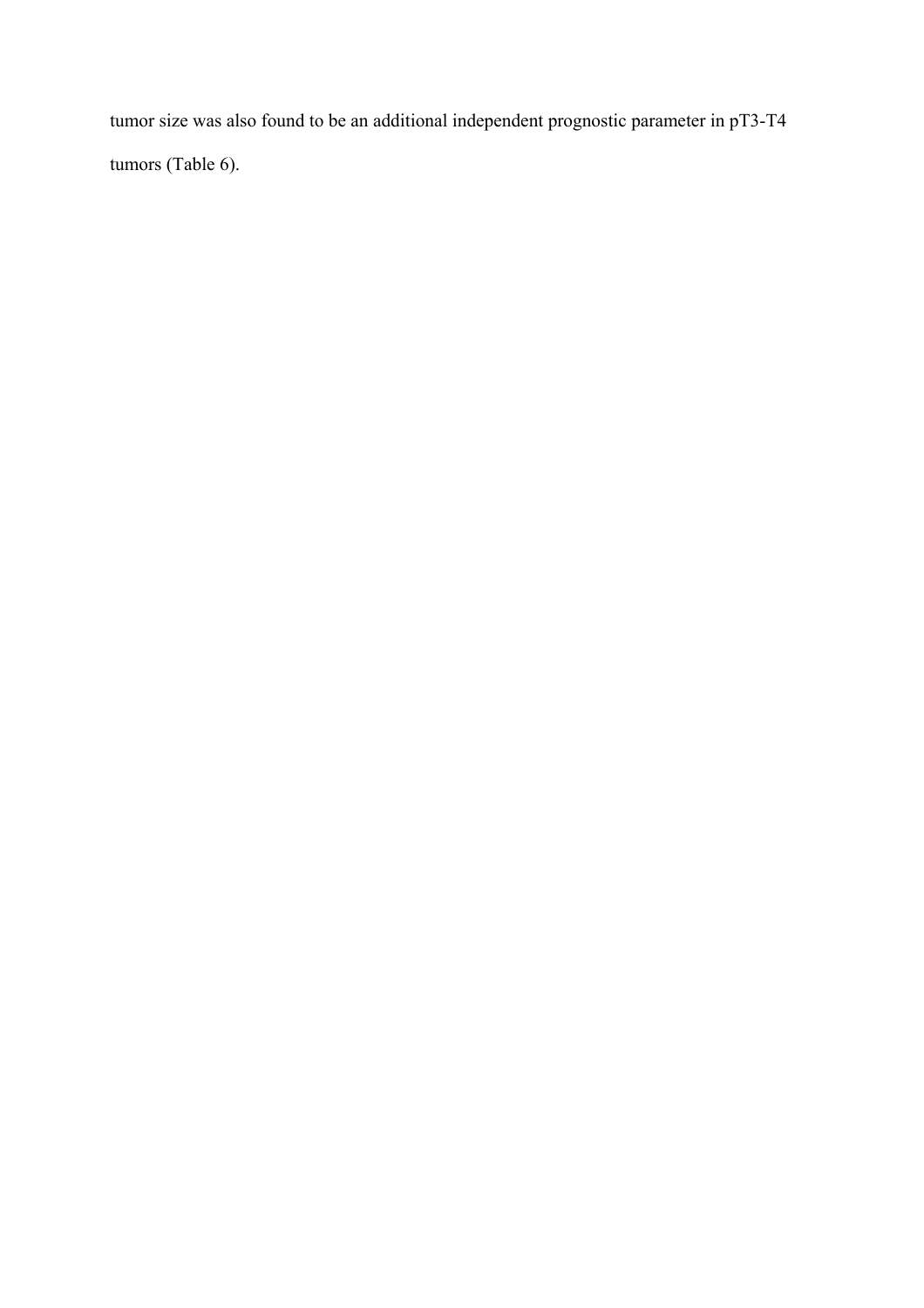#### **Discussion**

There is a consensus that TNM classification needs to be continuously revised according to the current state of the art in prognostication<sup>9</sup>. Large retrospective databases allow such a comprehensive analysis of anatomic and pathologic parameters that are the basis of the TNM classification. For example, the optimal tumor size cut-off for delineating T1 from T2 tumors has been extensively discussed<sup>10</sup>. Similarly, T3 sub classification of the 2002 TNM classification has been extensively challenged with discussion about prognostic value of perinephritic fat invasion versus sinus fat invasion<sup>11</sup>, adrenal gland invasion<sup>12</sup>, renal vein and the level of IVC invasion<sup>13</sup>. By contrast, prognostic value of UCSI has been poorly investigated so far.

To our knowledge, our series is the largest series published in the literature, with a cohort of 1124 patients coming from 5 European academic centers and including 132 tumors invading the collecting system (11.7%). UCSI frequency that we reported is consistent with the range of the literature going from 7.5 to  $14\%^{14-17}$ . We thus demonstrated that tumors with UCSI presented with higher stages and grades and were more likely to invade lymph nodes or exhibit distant metastases. Consistently, these tumors which were larger in size were more likely to be symptomatic. Interestingly, although UCSI was not retained as an independent prognostic parameter overall, it was retained as an independent prognostic variable in pT1-T2 stage tumors. It suggests that pathological parameters such as renal vein invasion or perinephritic fat invasion are more important outcome predictors than UCSI in locally advanced tumors. Conversely, it suggests that UCSI, together with tumor size, ECOG performance status and symptoms could be an additional important prognostic variable in organ confined renal tumors. Interestingly we previously demonstrated that symptoms as well as tumor size were able to stratify  $T1-T2$  tumors<sup>18</sup>. This additional data could provide some rationale for using tumor size, symptoms and UCSI for sub stratifying T1-T2 tumors similarly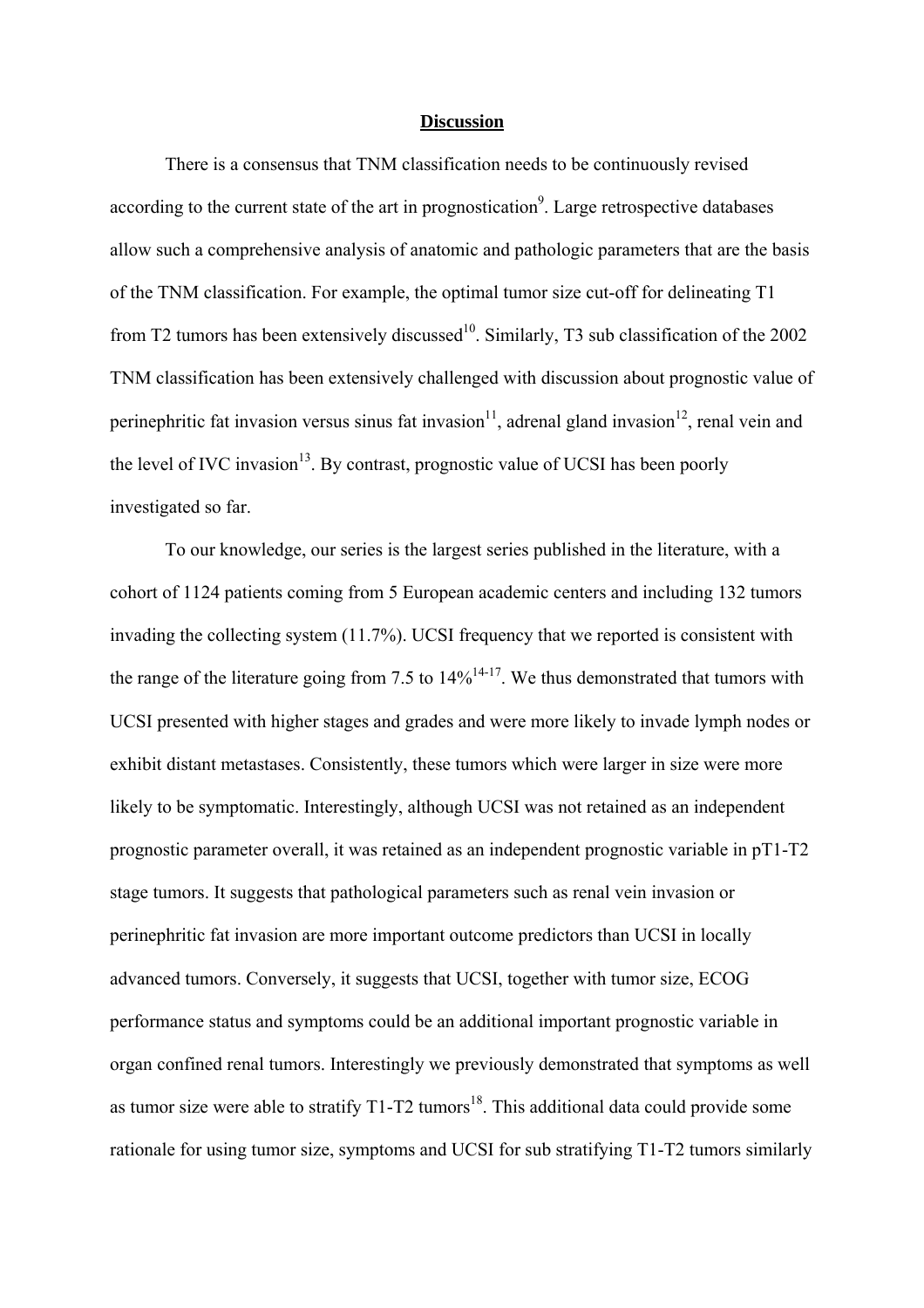to that of fat, adrenal and renal vein invasion which are defining T3a, b and c stages in locally advanced tumors. We and others also demonstrated that tumors associated with symptoms at diagnosis were larger in size, of higher grades and exhibited poorer outcome<sup>19</sup>. Therefore, local symptoms such as haematuria could be viewed as surrogate indicators for UCSI. However, interestingly the present study highlighted the independent prognostic value of pathological invasion of UCS even after adjustment for tumor size, ECOG performance status or symptoms. It means that UCSI has an intrinsic biological significance in organ confined tumors, similarly to that of renal vein or capsular invasion in locally advanced disease. A tumor crossing an anatomic natural barrier such as collecting system should not be longer considered as an organ confined tumor. This is supported by the fact that we found no survival difference between pT2 tumors exhibiting UCSI and pT3 tumors. It should therefore be taken into account for further TNM classification.

Only 4 studies have focused on UCSI prognostic significance so far. In 2002, Uzzo et al analyzed the outcome of 61 patients with tumors invading UCS in  $RCC<sup>14</sup>$ . They concluded that these tumors although exhibiting higher stages and grades had not a significantly poorer outcome. It was noticed that even though UCSI in organ confined RCCs was uncommon, there was a trend for a worse prognosis when it occurred. However, the independent prognostic value of UCSI was not assessed through multivariate analyses in this study. By analyzing 124 tumors invading the UCS in 895 patients, Palapattu et al reported a high proportion of large (2/3 were classified as pT3) and symptomatic tumors within this population. UCSI was also significantly associated with lymph node invasion and presence of distant metastases at diagnosis<sup>15</sup>. Univariate analysis revealed a 1.96 time increased risk of death for patients with UCSI. Interestingly, the authors noticed a significantly worse prognosis in patients with T1 and T2 tumors with UCSI. Recently, the same group analyzed the outcome of 39 patients with UCSI in stage I and II  $RCCs<sup>17</sup>$ . No association was found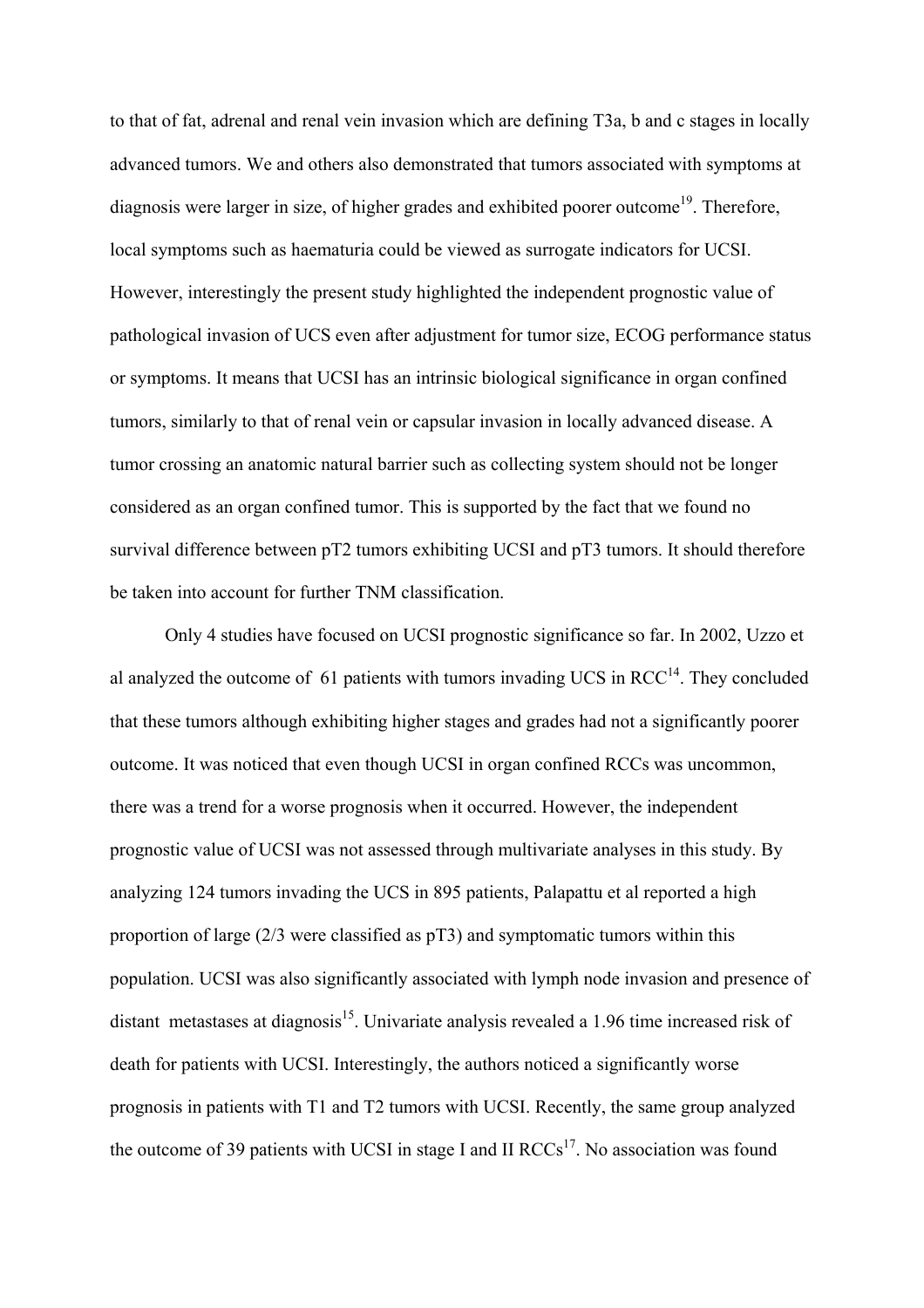between UCSI, T stage, Fuhrman grade, tumor size, ECOG-PS, capsular involvement and histological type. Univariate analysis confirmed a worse prognosis when UCS was invaded, resulting in a significantly poorer survival in this subgroup of patients. Furthermore consistently with our study, multivariate analysis revealed UCSI as an independent prognostic factor within organ confined tumors, with a 3.78 times increased risk of tumor recurrence. Finally, Terrone et al obtained comparable results except that adverse outcome associated with UCSI was only observed within the  $pT2$  category<sup>16</sup>. The current series dealing with UCSI prognostic value are summarized in table 7.

Even though TNM staging remains the most widely recognized prognostic system it is important to further identify independent prognostic variables that are able either to improve the system itself or that can be integrated within more sophisticated prognostic tools. The common goal of identifying new prognostic variables is to improve the predictive accuracy of current prognostic systems that we dispose. Based on our results, we believe that UCSI could fit with such an objective for organ confined tumors. Based on the current TNM classification, organ confined renal tumors are only stratified based on tumor size. No reliable biological prognostic variable has been indentified so far in the setting of localized RCC. Therefore, information regarding UCSI could be either integrated within further TNM classification revision or being tested for incorporated within new nomograms specially designed for localized RCC. Finally, our study besides new insights in localized RCC prognostication also suggests that a closer follow up should be proposed for those patients with organ confined tumors and UCSI by contrast with what is usually proposed in such low stage  $RCCs^{20}$ .

Our study is not exempt of limitations. The main drawback is that due to its retrospective character and to the lack of central pathological review, some critical information may have been missed. Notably, it could be argued that since UCSI has not been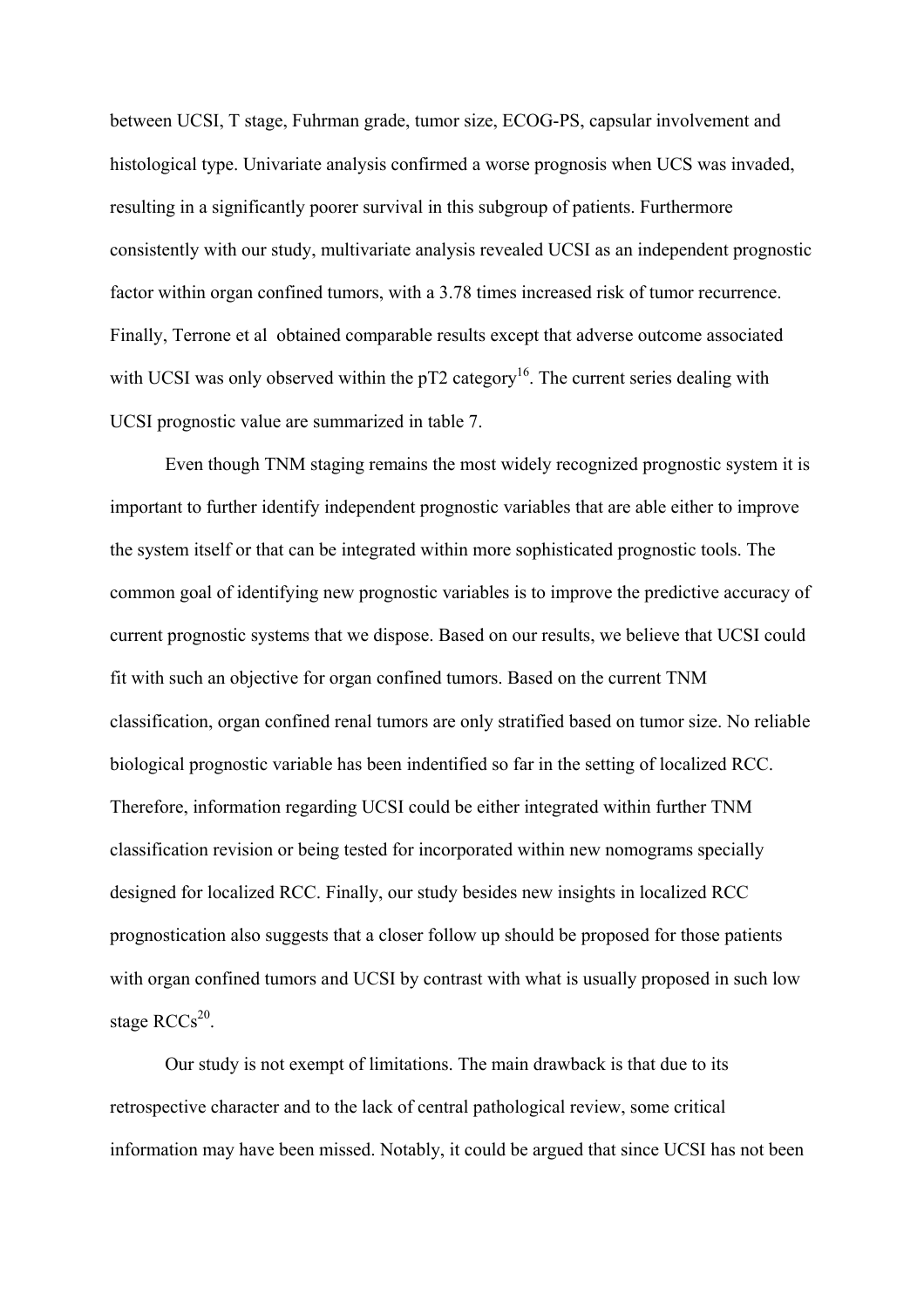prospectively searched, only massive UCSI associated with large tumors has been reported. Then less obvious UCSI either microscopic or limited may have been missed even though it was present, therefore leading to a selection bias of more aggressive tumors. Additionally, because our study was based on retrospective pathological reports analysis, it could be hypothesized that this information was more likely to be noted in larger tumors that had been treated by radical nephrectomy rather than in small tumours treated by nephron sparing surgery. Our low NSS rate pleads for this hypothesis. Therefore by searching for CSI information based on the current pathological analysis practice we biased for larger tumors which are more likely to be symptomatic. Our 50% symptomatic tumors rate which is a little bit higher than usually reported is also consistent with this hypothesis. Finally, it could also be argued that less attention is paid for CSI in small renal tumor specimens and that CSI is more difficult to assess following partial nephrectomy. It is probably true, however even though the size of tumor margins does not matter, careful examination of the quality of the tumor surrounding tissue is usually performed. Therefore, the presence or absence of urothelium tissue along with its invasion should be easily identified. Urologists should also mention whether or not collecting system has been entered and if there is any CSI suspicion.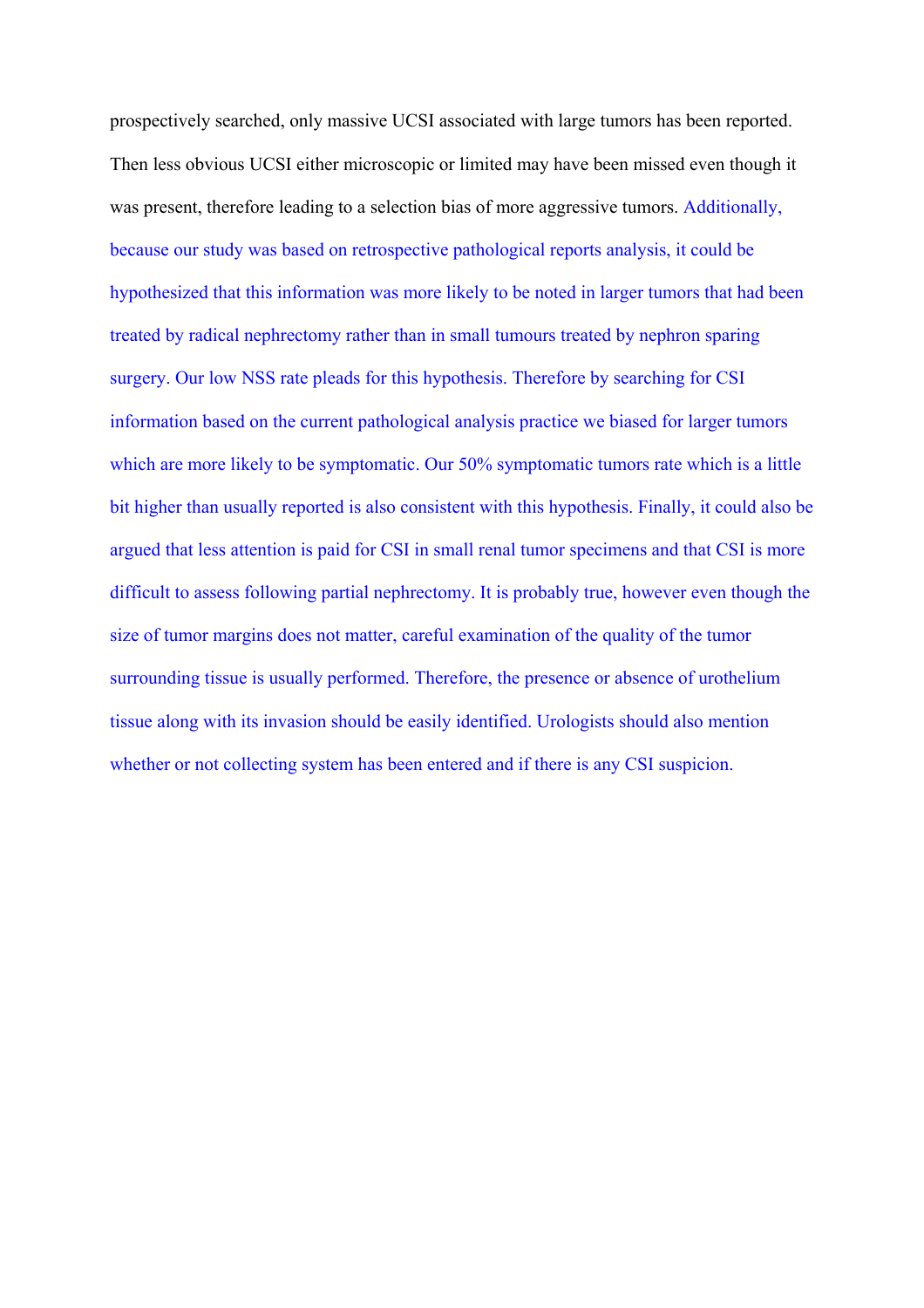# **Conclusion**

Tumors with UCSI are associated with most adverse clinical and pathological parameters in RCC. Based on the present study, we recommend that urinary collecting system invasion should be systematically identified and recorded in pathological reports. UCSI appears as a new important prognostic factor for organ confined tumors. This pathologic parameter should be considered for further TNM classification revisions and for its integration within new prognostic nomograms. Finally, a closer follow-up should be proposed to patients operated on for organ confined tumors and exhibiting UCSI. To what extend organ confined tumors with associated UCSI should be considered as locally advanced tumors and proposed for adjuvant trials needs to be further explored.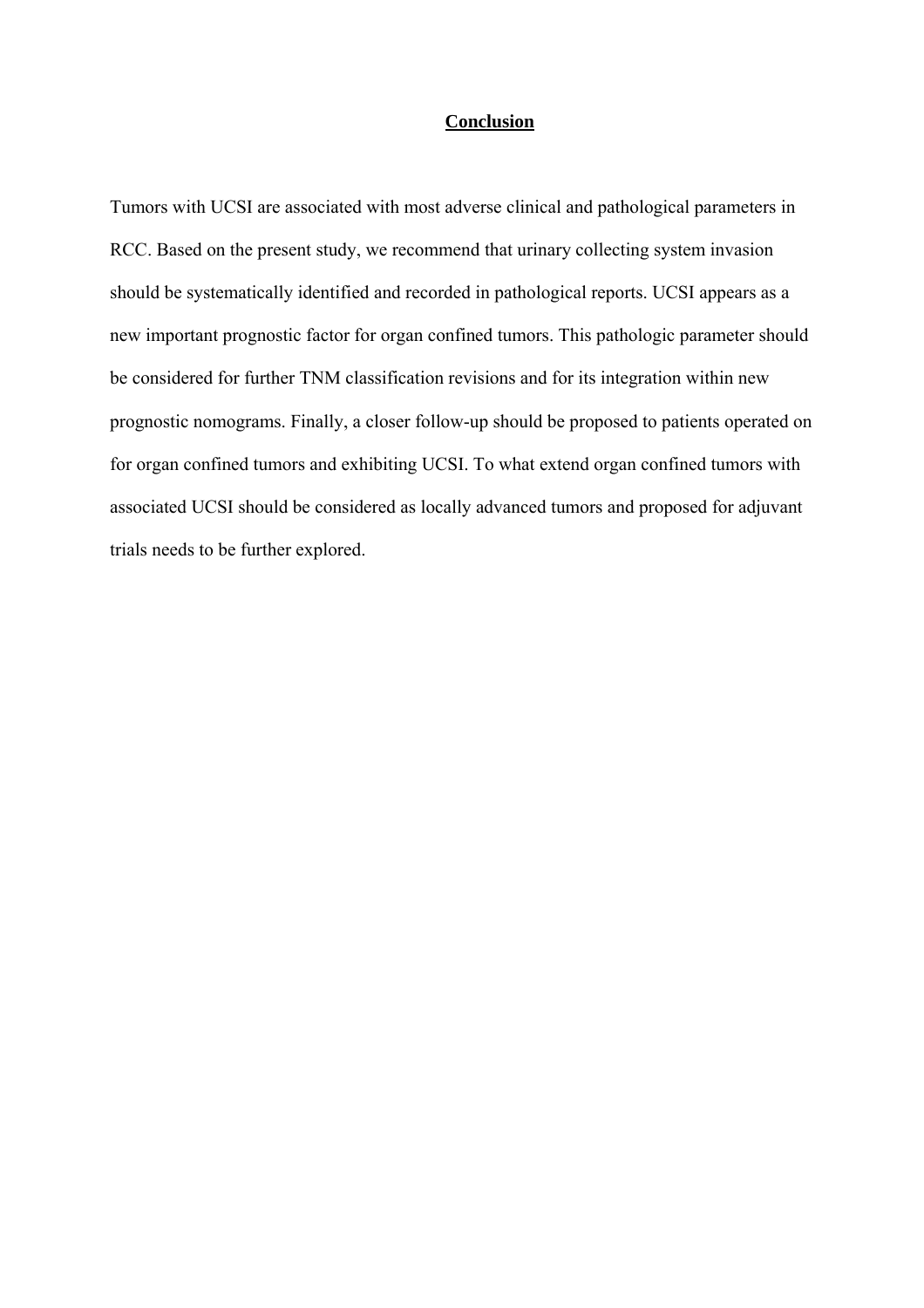# **Bibliography:**

1. Pantuck, A. J., Zisman, A., Belldegrun, A.: The changing natural history of renal cell carcinoma. J Urol, **166:** 1611, 2001

2. Patard, J. J., Tazi, H., Bensalah, K., Rodriguez, A., Vincendeau, S., Rioux-Leclercq, N. et al.: The changing evolution of renal tumours: a single center experience over a two-decade period. Eur Urol, **45:** 490, 2004

3. Ficarra, V., Schips, L., Guille, F., Li, G., De La Taille, A., Prayer Galetti, T. et al.: Multiinstitutional European validation of the 2002 TNM staging system in conventional and papillary localized renal cell carcinoma. Cancer, **104:** 968, 2005

4. Ficarra, V., Guille, F., Schips, L., de la Taille, A., Prayer Galetti, T., Tostain, J. et al.: Proposal for revision of the TNM classification system for renal cell carcinoma. Cancer, **104:** 2116, 2005

5. Sobin, L. H., Wittekind, C.: TNM. Classification of malignant tumors. Sixth Edition. UICC International Union Against Cancer, Ed Willey-Liss.**:** 193, 2003

6. Ficarra, V., Galfano, A., Mancini, M., Martignoni, G., Artibani, W.: TNM staging system for renal-cell carcinoma: current status and future perspectives. Lancet Oncol, **8:** 554, 2007

7. Fuhrman, S. A., Lasky, L. C., Limas, C.: Prognostic significance of morphologic parameters in renal cell carcinoma. Am J Surg Pathol, **6:** 655, 1982

8. Lopez-Beltran, A., Scarpelli, M., Montironi, R., Kirkali, Z.: 2004 WHO classification of the renal tumors of the adults. Eur Urol, **49:** 798, 2006

9. Gospodarowicz, M. K., Miller, D., Groome, P. A., Greene, F. L., Logan, P. A., Sobin, L. H.: The process for continuous improvement of the TNM classification. Cancer, **100:** 1, 2004

10. Karakiewicz, P. I., Lewinshtein, D. J., Chun, F. K., Briganti, A., Guille, F., Perrotte, P. et al.: Tumor Size Improves the Accuracy of TNM Predictions in Patients with Renal Cancer. Eur Urol, **50:** 521, 2006

11. Thompson, R. H., Leibovich, B. C., Cheville, J. C., Webster, W. S., Lohse, C. M., Kwon, E. D. et al.: IS RENAL SINUS FAT INVASION THE SAME AS PERINEPHRIC FAT INVASION FOR pT3a RENAL CELL CARCINOMA? J Urol, **174:** 1218, 2005

12. Thompson, R. H., Leibovich, B. C., Cheville, J. C., Lohse, C. M., Frank, I., Kwon, E. D. et al.: Should direct ipsilateral adrenal invasion from renal cell carcinoma be classified as pT3a? J Urol, **173:** 918, 2005

13. Ficarra, V., Novara, G., Iafrate, M., Cappellaro, L., Bratti, E., Zattoni, F. et al.: Proposal for reclassification of the TNM staging system in patients with locally